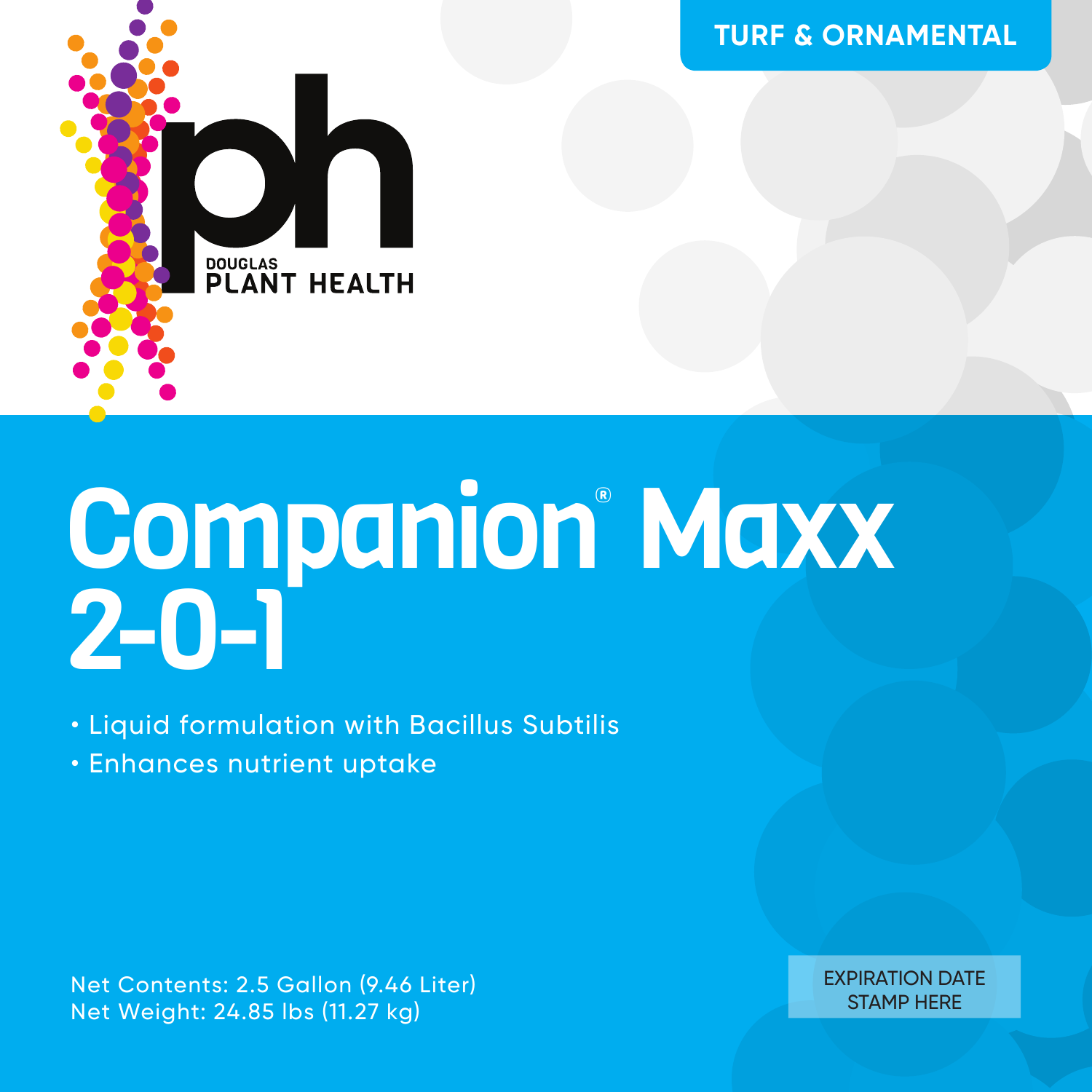## Companion<sup>®</sup> Maxx 2-0-1

### **Guaranteed Analysis:**

#### **Product Description:**

Companion® Maxx Liquid combines the power of Bacillus subtilis to convert the complex form of essential nutrients to a simple form used by plant roots. This product's bacterium enhances nutrient uptake and the kelp provides a source of potash and food for beneficial microbes. The ingredients in Companion® Maxx work together to improve overall soil nutrition for plant growth.

#### **Application Instructions and Mixing:**

Apply Companion® Maxx with all types of sprayers or sprinklers, drip irrigation systems, irrigation systems, drip (trickle), fertigation, overhead spray and mist systems,continuous feed.

Condition of Sale and Warranty: Douglas Plant Health, Inc. warrants that the product conforms to its chemical description and is reasonably fit for the purpose stated on the label only when used in accordance with label directions under normal conditions of use. Handling, storage and use of the product by Buyer or User are beyond the control of Douglas Plant Health and Seller. Risks such as crop injury or other unintended consequences resulting from, but not limited to, weather or soil conditions, presence of other materials, disease, pests, drift to other crops or property, or failure to follow label directions will be assumed by Buyer or User. IN NO CASE WILL DOUGLAS PLANT HEALTH, INC OR SELLER BE HELD LIABLE FOR CONSEQUENTIAL, SPECIAL, OR INDIRECT DAMAGES RESULTING FROM THE HANDLING, STORAGE OR USE OF THIS PRODUCT

#### **Tank Mixing:**

1) SHAKE WELL before use. 2) Companion® Maxx must be diluted with water prior to use. 3) Prepare a solution in the tank by filling the tank ¾ level with the required water and then adding the specific amount of Companion® Maxx to the tank as required. Add the remaining water. Mix thoroughly. 4) DO NOT let stand overnight. 5) Companion® Maxx can be applied in conjunction with most other products. Check for Compatibility with other products.

**Shelf Life:** Microbe count may begin to decline 2 years from manufacturing date printed on container.

| <b>FIRST AID</b>                                                                      |                                                                                                                         |  |
|---------------------------------------------------------------------------------------|-------------------------------------------------------------------------------------------------------------------------|--|
| IF SWALLOWED:                                                                         | Clean mouth with water and drink afterwards plenty of water.                                                            |  |
| IF IN EYES:                                                                           | Rinse thoroughly with plenty of water for at least 15 minutes, lifting<br>lower and upper evelids. Consult a physician. |  |
| IF ON SKIN:                                                                           | Wash off immediately with plenty of water for at least 15 minutes.                                                      |  |
| IF INHALED:                                                                           | Remove to fresh air.                                                                                                    |  |
| You may also contact 1-352-323-3500 day or night for emergency treatment information. |                                                                                                                         |  |

You may also contact 1-352-323-3500 day or night for emergency treatment information. If medical advice is needed, have product container or label at hand (P101), Keep out of reach of children (P102), Read label before use (P103).

STORAGE: Keep container tightly closed. May be stored in unheated area, but keep from freezing. Store in areas inaccessible to children and pets.

DISPOSAL: Dispose of contents/container in accordance with local/regional/national/ international regulations. Do not reuse container.

#### **Douglas Plant Health**

1550 E. Old 210 Highway Liberty, MO 64068 (800) 648-7626 www.DouglasPlantHealth.com



Information regarding the contents and levels of metals in this product is available on the internet at http://www.aapfco.org/metals.html